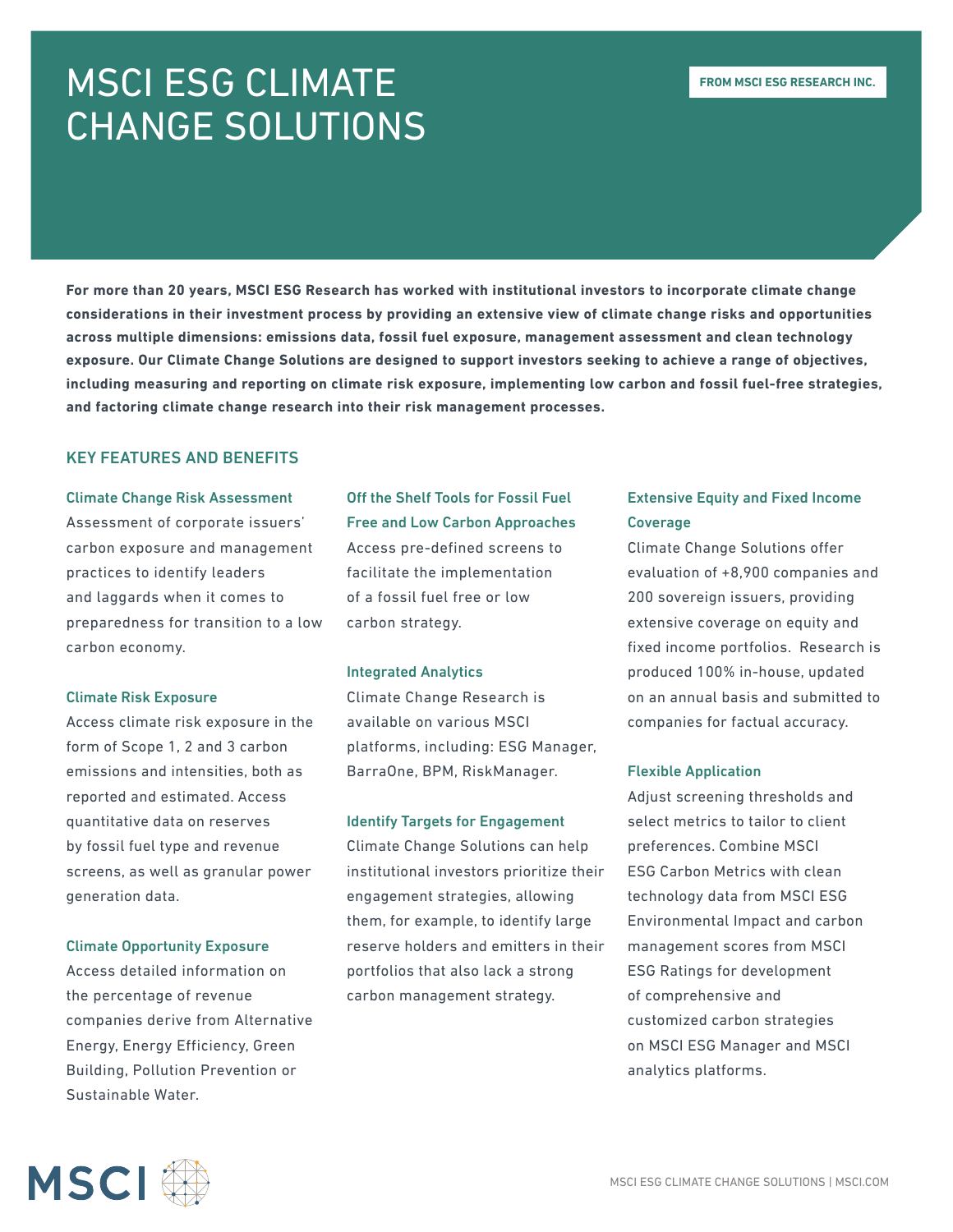# INTEGRATING CLIMATE CHANGE ACROSS THE INVESTMENT PROCESS

MSCI Climate Change Solutions are designed to support a diversity of approaches



# AN EXTENSIVE RANGE OF TOOLS

MSCI provides investors with a wide range of data and tools designed to enable investors to achieve a variety of climate-related objectives and investment approaches, from screening, risk exposure analysis, and engagement. Tools include data on fossil fuel exposure, carbon emissions, and carbon management, as well as environmental indexes and portfolio reporting tools.



CLIMATE RISK **METRICS** Select from carbon management

assessment, carbon metrics and fossil fuel screens.



CLEAN TECH **SOLUTIONS** Identify cleantech and environmental solutions companies.

| OKO                                                                                                                                                                                                                                                                                                                                                          |
|--------------------------------------------------------------------------------------------------------------------------------------------------------------------------------------------------------------------------------------------------------------------------------------------------------------------------------------------------------------|
| the control of the control of the control of the control of the control of<br>the control of the control of the con-<br><u>and the company of the company of the company of the company of the company of the company of the company of the company of the company of the company of the company of the company of the company of the company of the com</u> |

# CARBON PORTFOLIO REPORTING

Measure the climate change risk and opportunities exposure of your portfolio.



# LOW CARBON INDEXES

Choose from a range of environmental and thematic indexes.